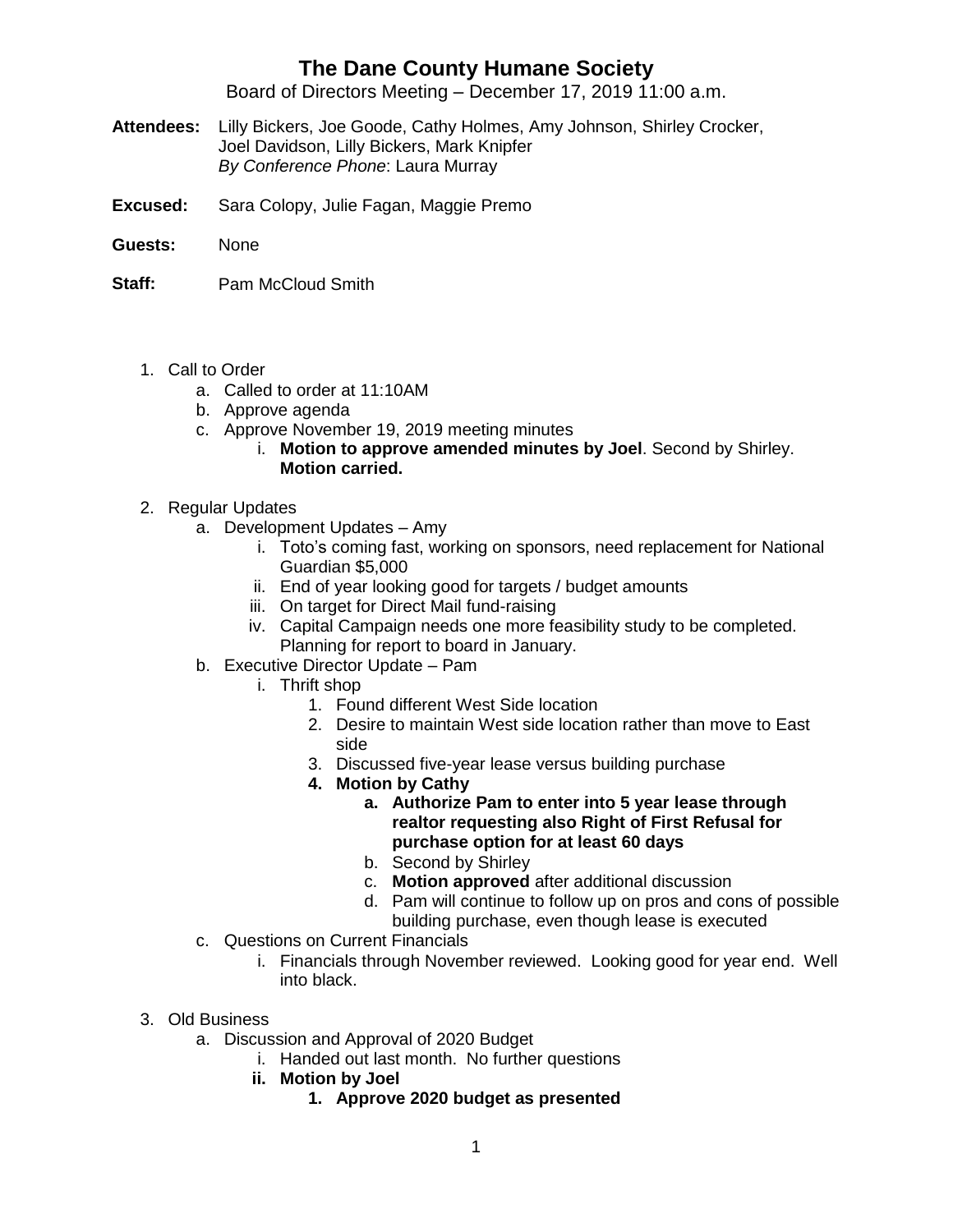## **The Dane County Humane Society**

Board of Directors Meeting – December 17, 2019 11:00 a.m.

- 2. Second by Lilly
- **3. Motion approved.**
- b. Discussion and Final Approval of Mission-Vision-Values Statement
	- i. The final draft created by Cathy and the final draft updates by Eli8zabeth and Amy were reviewed.
	- ii. Discussion lead to the creation of the Final Draft as documented in the new DCHS Vision-Mission-Value statement (dated 12/17/19).
	- **iii. Motion by Laura**
		- **1. Approve Final Draft as presented**
		- 2. Second by Shirley
		- **3. Motion carried**
- c. Board Operations Committee Chair
	- i. Joe will talk further with Maggie. Cathy would assist.
- 4. New Business
	- a. Animal Shelter Marketing
		- i. Discussed creation of DCHS Marketing plan by Development group
		- ii. Amy Good will present plan to Board at February Board meeting
		- iii. Amy Johnson is available to consult or participate as needed.
	- b. Update on major donor
		- i. Pam updated the board on the health concerns for a major donor
		- ii. Board created card and sent get well wish to be delivered by Pam
- 5. Committee Activity
	- a. Finance no December meeting, met with UBS in November
	- b. Philanthropy all quiet during Holidays
	- c. Nominating no updates, will ID Julie Fagan recommendation for added board member
	- d. Board Operations vacant
	- e. Legislative
		- i. Joel updated the group on Holly Hill Putnam's struggles to get her rehabilitation license renewed
		- ii. Joel is working with her to finalize why it was denied by Town of Windsor
		- iii. This would have a very negative impact on our Wild Life rehab programs if denial cannot be overturned
		- iv. More information to come
		- v. Joel will work with Joe Goode as needed
		- vi. Draft budget presented.
			- 1. Balanced budget without Capital Campaign revenue or expense
			- 2. Standard amounts used in Estate planning as in previous years
			- 3. Any questions should be sent to Pam in advance of December meeting to facilitate approval at that meeting.
			- 4. Plan to approve budget at December Board meeting.
- 6. Adjourn
	- a. Meeting was adjourned at 12:45PM.